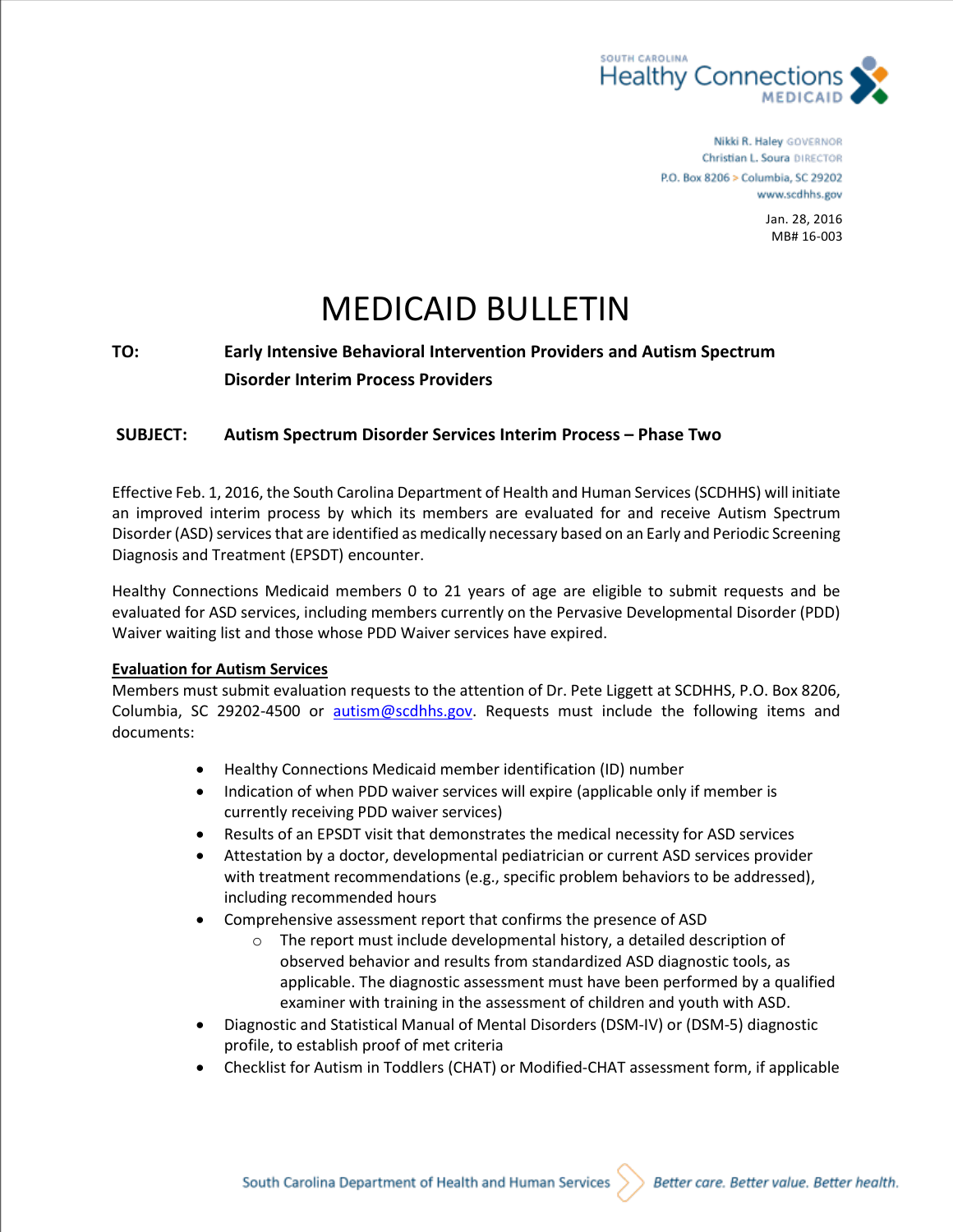- Medical profile (e.g., summary of last medical visit, description of medical complications, etc.)
- Speech and language therapy notes, if applicable (e.g., summary of last visit/progress review)
- Family history, including, but not limited to, family history of ASD (e.g., maternal and paternal history and maternal and paternal grandparent history)
- Past therapies profile sheet (e.g., therapy modalities, frequency, duration, outcome, etc.)
- Genetic testing, if applicable
- Prior Authorization or Denial Letter from member's primary insurance carrier

## **Autism Service Provision**

Those providing services as part of this interim ASD process must meet the existing PDD Waiver provider qualifications.

Claims may now be submitted via the SC Medicaid web-based claim submission tool:

## <https://portal.scmedicaid.com/login>

Any issues with claims submitted through the webtool should be addressed with the Provider Service Center (888) 289-0709.

Until March 1, 2016, claims may also be mailed to:

SC Medicaid Claims Receipt PO Box 1412 Columbia, SC 29202-1412

Claims must not exceed the approved hours documented in the member's Medicaid Service Authorization. Only the following PDD Waiver procedure codes may be used for the interim ASD process, as CPT codes will not be accepted at this time:

| Assessment:                    | H2000 (annually)                  |
|--------------------------------|-----------------------------------|
| Consultant:                    | H0032 (hourly)                    |
| Lead:                          | G0177 (hourly)                    |
| Line Therapy I: H0046 (hourly) |                                   |
|                                | Line Therapy II: H0046U2 (hourly) |

Providers will be paid PDD waiver rates for these services. Please remember that all Medicaid providers must follow Medicaid Third Party Liability (TPL) policy. TPL information can be found on the Healthy Connections Medicaid website, [scdhhs.gov](http://www.scdhhs.gov/), on the "Training Opportunities" page under the "For Providers" tab.

As of March 1, 2016, claims will not be accepted via the interim manual billing process.

The South Carolina Department of Disabilities and Special Needs (DDSN) has developed an interim process interpreter services program that will be available through June 30, 2016, or until SCDHHS institutes the permanent State Plan autism service array, whichever comes first. This particular program is not affiliated